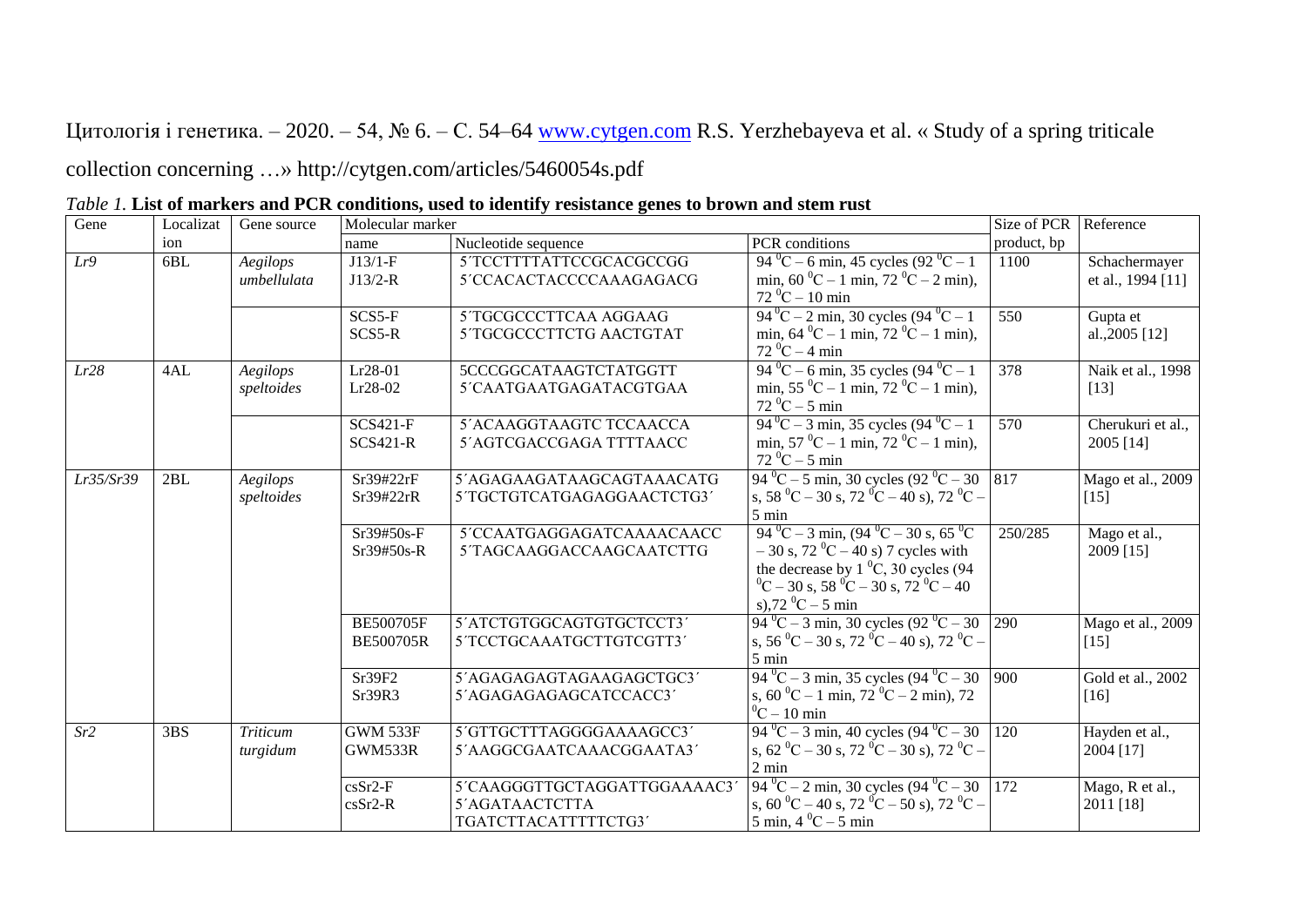| Sr22                     | 7AL<br><b>Triticum</b><br>monococcum                                                                                                                 |                | <b>CFA2019F</b><br><b>CFA2019R</b> |                        |                                                            | 5'GACGAGCTAACTGCAGACCC3'<br>5'CTCAATCCTGATGCGGAGAT3' |                |                | 4 min           |                          |                | $94\text{ °C} - 3 \text{ min}$ , 35 cycles $(94\text{ °C} - 45)$<br>s, 60 °C – 5 s, 72 °C – 30 s), 72 °C – |                                                                                                      | $200 - / 235 +$  | Khan et al, 2005<br>$[19]$   |                |                             |  |
|--------------------------|------------------------------------------------------------------------------------------------------------------------------------------------------|----------------|------------------------------------|------------------------|------------------------------------------------------------|------------------------------------------------------|----------------|----------------|-----------------|--------------------------|----------------|------------------------------------------------------------------------------------------------------------|------------------------------------------------------------------------------------------------------|------------------|------------------------------|----------------|-----------------------------|--|
|                          |                                                                                                                                                      |                |                                    | BARC121-F<br>BARC121-R | 5'ACTGATCAGCAATGTCAACTGAA3'<br>5'CCGGTGTCTTTCCTAACGCTATG3' |                                                      |                |                |                 | 4 min                    |                | s, 50 °C – 45 s, 72 °C – 60 s), 72 °C –                                                                    | $94\text{ °C} - 3 \text{ min}$ , 35 cycles $(94\text{ °C} - 45 \text{ } 215\text{ +} / 230\text{ -}$ |                  | Yu et.al., 2010<br>$[20]$    |                |                             |  |
|                          | Table 2. The results of phytopathological evaluation and PCR-analysis of the collection of spring triticale by its resistance to brown and stem rust |                |                                    |                        |                                                            |                                                      |                |                |                 |                          |                |                                                                                                            |                                                                                                      |                  |                              |                |                             |  |
| No of                    | Name                                                                                                                                                 |                | Damage                             |                        | Sr <sub>2</sub>                                            |                                                      | Sr22           |                | Damage          | Lr9                      |                | Lr28                                                                                                       |                                                                                                      | Lr35/Sr39        |                              |                |                             |  |
| catalogue                |                                                                                                                                                      |                | degree, type                       |                        |                                                            |                                                      |                |                | degree, type    |                          |                |                                                                                                            |                                                                                                      |                  |                              |                |                             |  |
|                          |                                                                                                                                                      |                | of response                        |                        | Gwm53                                                      | CsSr                                                 | <b>BARC12</b>  | <b>CFA201</b>  | of response     | JI3                      | SCS            | Lr28                                                                                                       | SCS42                                                                                                | Sr39#22          | Sr39#50                      | Sr39           | <b>BE50070</b>              |  |
|                          |                                                                                                                                                      |                | in terms of                        |                        | $\overline{3}$<br>(120 bp)                                 | $\overline{2}$<br>(172,                              | (215 bp)       | 9<br>(235 bp)  | in terms of     | (110)<br>0 bp)           | 5<br>(550)     | $-01$<br>(378)                                                                                             | (570)                                                                                                | (817 bp)         | $\boldsymbol{S}$<br>(250 bp, | (900 bp)       | 5<br>$(290 b)$ <sup>*</sup> |  |
|                          |                                                                                                                                                      |                | resistance to                      |                        |                                                            | 112                                                  | (197,          |                | resistance to   |                          | bp)            | bp)                                                                                                        | bp)                                                                                                  |                  | $285$ bp)                    |                |                             |  |
|                          |                                                                                                                                                      |                | stem rust                          |                        |                                                            | 53<br>bp)                                            | $215 bp)*$     |                | brown rust      |                          |                |                                                                                                            |                                                                                                      |                  |                              |                |                             |  |
|                          |                                                                                                                                                      |                |                                    |                        |                                                            |                                                      |                |                |                 |                          |                |                                                                                                            |                                                                                                      |                  |                              |                |                             |  |
|                          |                                                                                                                                                      |                |                                    |                        |                                                            |                                                      |                |                |                 |                          |                |                                                                                                            |                                                                                                      |                  |                              |                |                             |  |
| 3886                     | Dahbi /3/ Fahad 8-<br>$2*2$ // PTP                                                                                                                   |                | 0 <sup>R</sup>                     |                        | $\blacksquare$                                             |                                                      | $+$            | $\sim$         | 10 <sub>R</sub> | $\overline{\phantom{a}}$ |                | $+$                                                                                                        | $\overline{a}$                                                                                       | $+$              | $\blacksquare$               | $\sim$         | $+$                         |  |
| $\sim$                   | <b>MX 30</b>                                                                                                                                         | 0 <sub>R</sub> |                                    |                        | ÷,                                                         | $\overline{a}$                                       | $\overline{a}$ |                | 5R              |                          |                | $^{+}$                                                                                                     |                                                                                                      | $+$              | $\mathbb{L}$                 | $\mathbb{Z}^2$ | $\! + \!$                   |  |
| $\sim$                   | <b>MX 31</b>                                                                                                                                         |                | $\overline{OR}$                    |                        | $\boldsymbol{+}$                                           | $\ddot{}$                                            | $\blacksquare$ | $\blacksquare$ | $\overline{5R}$ | $\overline{\phantom{a}}$ |                | $^{+}$                                                                                                     |                                                                                                      | $\boldsymbol{+}$ | $\blacksquare$               | $\sim$         | $\! + \!$                   |  |
| $\overline{\phantom{a}}$ | <b>MX 58</b>                                                                                                                                         |                | 0 <sub>R</sub>                     |                        | $+$                                                        |                                                      |                |                | 0R              |                          |                | $\ddot{}$                                                                                                  | $\ddot{}$                                                                                            | $+$              |                              | $\mathbf{r}$   | $^{+}$                      |  |
| $\sim$                   | <b>MX72</b>                                                                                                                                          |                | $\overline{OR}$                    |                        | $+$                                                        | $\ddot{}$                                            | $+$ *          | $+$            | 5MS             |                          |                | $\ddot{}$                                                                                                  |                                                                                                      | $+$              |                              |                | $^{+}$                      |  |
|                          | $\overline{\text{MX }107}$                                                                                                                           |                | $\overline{OR}$                    |                        | $\overline{a}$                                             | $\blacksquare$                                       | $\overline{+}$ | $\ddot{}$      | 10S             | $\overline{a}$           |                | $\ddot{}$                                                                                                  | $\overline{a}$                                                                                       | $+$              | $\mathbf{r}$                 | $\mathbf{r}$   | $\overline{+}$              |  |
| $\sim$                   | Dakold 97                                                                                                                                            |                | $\overline{OR}$                    |                        | $\blacksquare$                                             |                                                      | $\blacksquare$ | $\sim$         | 10MS            |                          |                | $^{+}$                                                                                                     |                                                                                                      | $+$              | $\sim$                       | $\sim$         | $+$                         |  |
| $\sim$                   | <b>MX 101</b>                                                                                                                                        |                | 0 <sup>R</sup>                     |                        | $\blacksquare$                                             |                                                      | $+$            |                | 0 <sub>R</sub>  | $\overline{a}$           |                | $^{+}$                                                                                                     | $+$                                                                                                  | $+$              | $\sim$                       | $\sim$         | $+$                         |  |
|                          | Caniero/Zilo                                                                                                                                         |                |                                    |                        |                                                            |                                                      |                |                |                 |                          |                |                                                                                                            |                                                                                                      |                  |                              |                |                             |  |
| 3879                     | Ardi 1/Topo 1419//                                                                                                                                   |                | 40S                                |                        | $+$                                                        | $+$                                                  | $+$ *          | $+$            | 70S             | $\overline{a}$           |                | $^{+}$                                                                                                     | ÷.                                                                                                   | $\sim$           | $\equiv$                     | $\blacksquare$ | $+$                         |  |
|                          | Erizo                                                                                                                                                |                |                                    |                        |                                                            |                                                      |                |                |                 |                          |                |                                                                                                            |                                                                                                      |                  |                              |                |                             |  |
| $\sim$                   | Passi 4/NIMIR                                                                                                                                        |                | $\overline{OR}$                    |                        | $\blacksquare$                                             | $\mathbf{r}$                                         | $+^*$          | $\overline{a}$ | 15MR            | $\overline{a}$           | $\overline{a}$ | $^{+}$                                                                                                     | $\sim$                                                                                               | $+$              | $\mathbf{r}$                 | $\sim$         | $+$                         |  |
| 737                      | Caborca 79                                                                                                                                           |                | $\overline{OR}$                    |                        | $+$                                                        | $\blacksquare$                                       | $+$ *          | $+$            | $\overline{OR}$ |                          |                | $^{+}$                                                                                                     |                                                                                                      | $+$              |                              |                | $^{+}$                      |  |
| 1704                     | Tiga                                                                                                                                                 |                | 0R                                 |                        | $\blacksquare$                                             |                                                      | $+$ *          |                | 5MR             |                          |                | $^{+}$                                                                                                     | $^{+}$                                                                                               | $+$              |                              | $\sim$         | $+$                         |  |
| 3723                     | <b>WANAD</b>                                                                                                                                         |                | $\overline{OR}$                    |                        | $\overline{a}$                                             | $\mathbf{r}$                                         | $^{+}$         |                | 15MR            |                          |                | $^{+}$                                                                                                     | $^{+}$                                                                                               | $\ddot{}$        | $\mathbf{r}$                 | $\mathbf{r}$   | $\overline{+}$              |  |
| 3877                     | Pollmer 2.1.1                                                                                                                                        |                | $\overline{OR}$                    |                        | $\blacksquare$                                             | $\blacksquare$                                       | $^{+}$         | $\blacksquare$ | 10MR            | $\overline{\phantom{a}}$ |                | $^{+}$                                                                                                     | $^{+}$                                                                                               | $\boldsymbol{+}$ | $\equiv$                     | $\sim$         | $\ddot{}$                   |  |
| 3878                     | Fahad 8-2*2//PTP                                                                                                                                     |                | 10R                                |                        |                                                            |                                                      | $+$            |                | <b>10MR</b>     |                          |                | $\ddot{}$                                                                                                  |                                                                                                      | $+$              |                              |                | $+$                         |  |
| 3878                     | Fahad 8-2*2// PTP<br>U 3878                                                                                                                          |                | $\overline{OR}$                    |                        | $\blacksquare$                                             | $\blacksquare$                                       | $+$            | $+$            | <b>70MS</b>     | $\overline{a}$           |                | $^{+}$                                                                                                     | $^{+}$                                                                                               | $+$              | $\mathbb{L}$                 | $\sim$         | $+$                         |  |
| 827                      | Coorong                                                                                                                                              |                | 0 <sup>R</sup>                     |                        | $\blacksquare$                                             | $\blacksquare$                                       | $+$            | $\overline{a}$ | 5MR             | $\overline{a}$           | $\overline{a}$ | $^{+}$                                                                                                     | $^{+}$                                                                                               | $+$              | $\mathbf{r}$                 | $\sim$         | $+$                         |  |
| $\mathbb{Z}^2$           | Rubyk                                                                                                                                                |                | $\overline{OR}$                    |                        | ÷,                                                         |                                                      | $^{+}$         | $\sim$         | $\overline{OR}$ |                          |                | $^{+}$                                                                                                     | $^{+}$                                                                                               | $+$              | $\sim$                       |                | $\overline{+}$              |  |
| 3928                     | Ruslo                                                                                                                                                |                | $\overline{OR}$                    |                        |                                                            |                                                      | $+$            |                | 10MS            |                          |                | $^{+}$                                                                                                     |                                                                                                      | $+$              |                              | $\sim$         | $+$                         |  |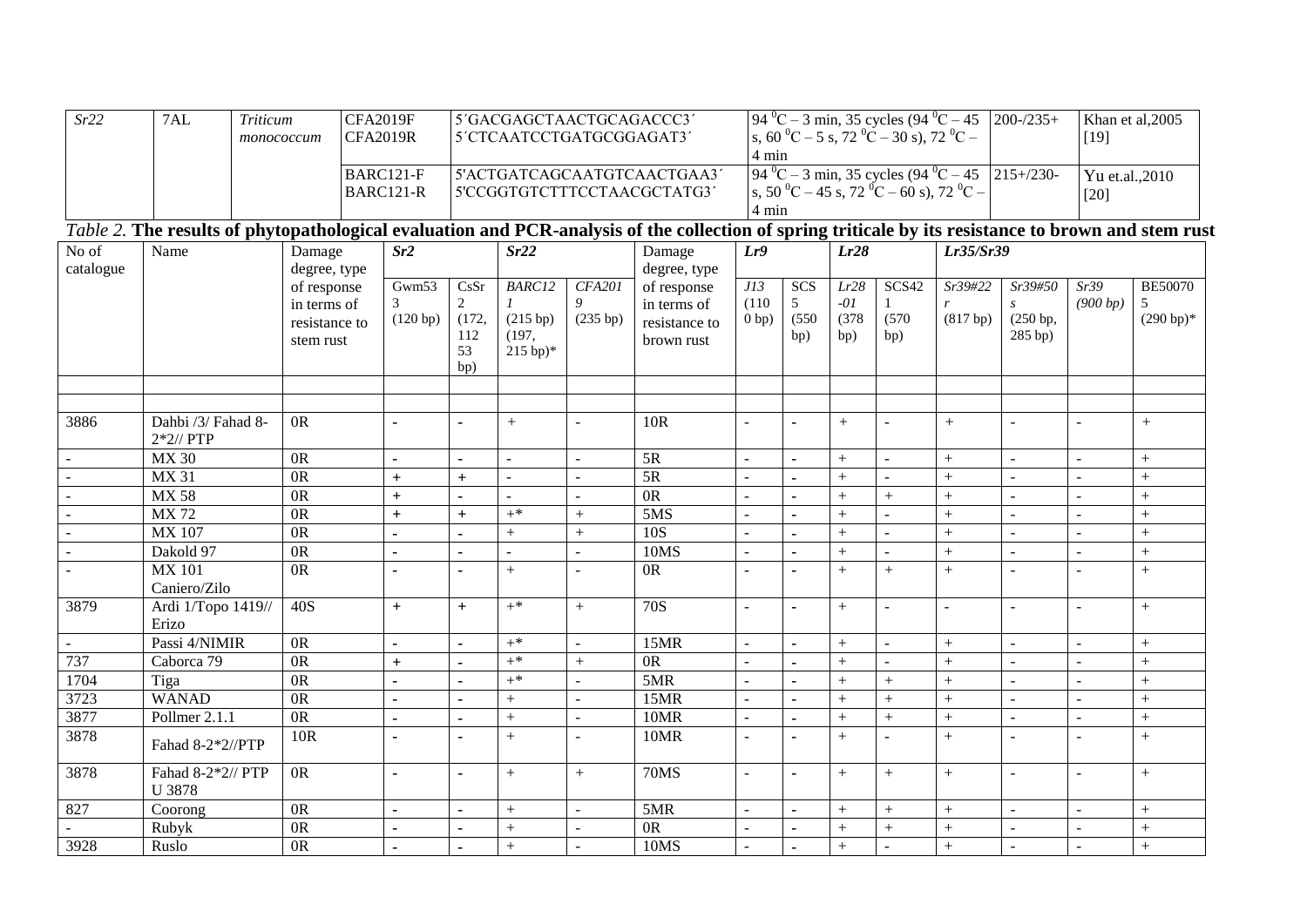| 3887                        | Uliana            | $\overline{OR}$ | $\mathbf{r}$   | $\blacksquare$           | $+^*$          | $\omega$         | 5R               |                | $\overline{a}$ | $^{+}$ | $\equiv$                 | $\qquad \qquad +$ | $\sim$                   | $\sim$         | $\boldsymbol{+}$ |
|-----------------------------|-------------------|-----------------|----------------|--------------------------|----------------|------------------|------------------|----------------|----------------|--------|--------------------------|-------------------|--------------------------|----------------|------------------|
| $\sim$                      | Inessa            | 0 <sub>R</sub>  |                | $\blacksquare$           | $+$ *          | $\overline{a}$   | 10MR             |                | $\overline{a}$ | $^{+}$ | L.                       | $+$               | $\overline{a}$           |                | $^{+}$           |
| $\omega$                    | Polissia          | 0R              | $\blacksquare$ | $\blacksquare$           | $\sim$         | $\blacksquare$   | $\overline{50S}$ |                |                | $+$    | $\blacksquare$           | $+$               | $\overline{a}$           |                | $+$              |
| 3889                        | Lotos             | 5MR             | $\overline{a}$ | $\overline{\phantom{a}}$ | $\overline{a}$ | $\mathbf{r}$     | 10S              |                | $\blacksquare$ | $+$    | $\overline{a}$           | $\ddot{}$         | $\overline{a}$           | $\mathbf{r}$   | $+$              |
| 567                         | Nemyga 2          | 20R             | $\blacksquare$ | $\blacksquare$           | $^{+}$         | $\blacksquare$   | 10R              | $\overline{a}$ | $\sim$         | $+$    | $\equiv$                 | $+$               | $\sim$                   | $\blacksquare$ | $+$              |
| 3644                        | Ukro              | $\overline{OR}$ | $\overline{a}$ | $\blacksquare$           | $+$            | $\blacksquare$   | $\overline{5R}$  |                |                | $^{+}$ | $\overline{\phantom{0}}$ | $+$               | $\overline{\phantom{a}}$ | $\overline{a}$ | $^{+}$           |
|                             | No. 7 (Rovnia x   | $\overline{OR}$ | $+$            | $\blacksquare$           | $+$ *          | $\blacksquare$   | 15MR             |                | $\blacksquare$ | $+$    | $\blacksquare$           | $+$               | $\sim$                   | $\overline{a}$ | $+$              |
|                             | Lotos)            |                 |                |                          |                |                  |                  |                |                |        |                          |                   |                          |                |                  |
| $\equiv$                    | No. 11 (Hrebeshok | 10R             | $\overline{a}$ | $\blacksquare$           | $+$            | $\blacksquare$   | 10MR             | $\sim$         | $\blacksquare$ | $^{+}$ | $\overline{\phantom{a}}$ | $+$               | $\overline{\phantom{a}}$ | $\overline{a}$ | $+$              |
|                             | x T722)           |                 |                |                          |                |                  |                  |                |                |        |                          |                   |                          |                |                  |
| $\mathbb{Z}^2$              | No. 15 (Pamiat    | 0R              | $+$            | $\blacksquare$           | $+^*$          | $\sim$           | $\overline{70S}$ |                | $\blacksquare$ | $+$    | $\blacksquare$           | $+$               | $\sim$                   | $\overline{a}$ | $^{+}$           |
|                             | Merezhko x        |                 |                |                          |                |                  |                  |                |                |        |                          |                   |                          |                |                  |
|                             | Amigo)            |                 |                |                          |                |                  |                  |                |                |        |                          |                   |                          |                |                  |
| $\mathbb{L}^2$              | No. 20 (Prado x   | 0R              | $+$            | $\pm$                    | $+^*$          | $+$              | $\overline{OR}$  |                | $\sim$         | $+$    | $\mathbf{u}$             | $+$               | $\sim$                   | $\sim$         | $+$              |
|                             | Mateika)          |                 |                |                          |                |                  |                  |                |                |        |                          |                   |                          |                |                  |
| 3645                        | Dagvo             | 20MR            | $\overline{a}$ | $\blacksquare$           | $+^*$          | $\blacksquare$   | 10MR             |                | $\blacksquare$ | $+$    | $+$                      | $+$               | $\sim$                   | $\blacksquare$ | $+$              |
| 3677                        | Zolotoy hrebeshok | 0R              | $+$            | $\boldsymbol{+}$         | $\overline{a}$ | $\mathbf{r}$     | $\overline{OR}$  |                |                | $+$    | $\overline{a}$           | $\ddot{}$         | $\overline{a}$           | $\mathbf{r}$   | $+$              |
| $\mathbf{r}$                | Haikar            | 10MR            | $\overline{a}$ | $\blacksquare$           | $^{+}$         | $\blacksquare$   | 10MR             | $\overline{a}$ | $\overline{a}$ | $+$    | $^{+}$                   | $+$               | $\sim$                   | $\sim$         | $+$              |
| $\mathcal{L}^{\mathcal{A}}$ | Saur              | 0 <sub>R</sub>  | $\mathbf{r}$   | $\blacksquare$           | $+$            | $\blacksquare$   | <b>10MR</b>      |                | $\blacksquare$ | $+$    | $^{+}$                   | $+$               | $\overline{\phantom{a}}$ | $\overline{a}$ | $+$              |
| 3606                        | Prag 499          | $\overline{OR}$ | $\blacksquare$ | $\blacksquare$           | $+$            | $\blacksquare$   | 5MS              |                | $\blacksquare$ | $+$    | $\blacksquare$           | $+$               | $\sim$                   |                | $+$              |
| 3608                        | Prag 501          | $\overline{OR}$ |                | $\overline{\phantom{a}}$ | $+^*$          | $\blacksquare$   | <b>10MR</b>      |                |                | $+$    | ÷,                       | $^{+}$            | $\overline{\phantom{a}}$ |                | $\boldsymbol{+}$ |
| 3827                        | Prag 503          | 0R              | $\overline{a}$ | $\blacksquare$           | $+^*$          | $\boldsymbol{+}$ | 5MR              |                | $\sim$         | $+$    | $\sim$                   | $+$               | $\sim$                   | $\sim$         | $+$              |
| $\omega$                    | L 5635            | 0 <sub>R</sub>  | $\overline{a}$ | $\blacksquare$           | $+$            | $\blacksquare$   | $\overline{OR}$  |                | $\mathbf{r}$   | $+$    | $\blacksquare$           | $+$               | $\overline{\phantom{a}}$ | $\overline{a}$ | $+$              |
| $\omega$                    | L2118             | 0R              | $\blacksquare$ | $\blacksquare$           | $+$            | $\blacksquare$   | 5MS              |                | $\blacksquare$ | $+$    | ÷                        |                   | $\sim$                   | $\overline{a}$ | $+$              |
| $\mathbb{Z}^2$              | L2226             | 0 <sub>R</sub>  |                | $\blacksquare$           | $+^*$          | $\blacksquare$   | 10R              |                |                | $+$    | $\overline{\phantom{0}}$ | $+$               | $\overline{a}$           | $\overline{a}$ | $^{+}$           |
| 3898                        | Mykola            | 0 <sub>R</sub>  |                | $\overline{a}$           | $\! + \!$      | $\sim$           | 10S              |                |                | $+$    | $\equiv$                 | $\qquad \qquad +$ | $\sim$                   | $\overline{a}$ | $+$              |
| 3892                        | Korovai           | $\overline{OR}$ | $\blacksquare$ | $\blacksquare$           | $+$            | $+$              | 5MR              | $\sim$         | $\overline{a}$ | $+$    | $\blacksquare$           | $\boldsymbol{+}$  | $\sim$                   | $\overline{a}$ | $+$              |
|                             | kharkivskyi       |                 |                |                          |                |                  |                  |                |                |        |                          |                   |                          |                |                  |
| 3873                        | Solovei           | 30MR            | $+$            | $\blacksquare$           | $+$            | $\sim$           | $\overline{OR}$  | $\sim$         | $\sim$         | $+$    | $\equiv$                 | $\boldsymbol{+}$  | $\sim$                   | $\mathbf{r}$   | $+$              |
|                             | kharkivskyi       |                 |                |                          |                |                  |                  |                |                |        |                          |                   |                          |                |                  |
| 3891                        | Lehin kharkivskyi | 30S             | $\overline{a}$ | $\blacksquare$           | $+$            | $\blacksquare$   | 10MS             |                | $\blacksquare$ | $+$    | $+$                      | $+$               | $\equiv$                 | $\overline{a}$ | $^{+}$           |
| 3922                        | Victoria          | 0 <sub>R</sub>  |                | $\blacksquare$           | $^{+}$         | $\overline{a}$   | 10MR             |                |                | $+$    | $\overline{a}$           | $^{+}$            | L.                       |                | $^{+}$           |
| 3894                        | YaTKh-42          | 0 <sub>R</sub>  | $\overline{a}$ | $\mathbf{r}$             | $^{+}$         | $\mathbb{L}^2$   | 30MS             | $\overline{a}$ | $\blacksquare$ | $+$    | $\mathbf{r}$             | $+$               | $\omega$                 | $\mathbb{Z}^2$ | $+$              |
| $\mathbf{L}$                | Krupylskyi        | 0R              | $\ddot{}$      | $\blacksquare$           | $+$            | $+$              | 30MR             |                | $\blacksquare$ | $+$    | $\equiv$                 | $+$               | $\blacksquare$           | $\overline{a}$ | $^{+}$           |
| $\omega$                    | Muiz              | 0R              | $\mathbf{r}$   | $\blacksquare$           | $\sim$         | $\blacksquare$   | $\overline{OR}$  |                | $\sim$         | $+$    | $\overline{\phantom{0}}$ | $+$               | $\sim$                   |                | $+$              |
| 3725                        | Mieszko           | 5MS             | $+$            | $\blacksquare$           | $+$            | $\blacksquare$   | 20MR             |                |                | $+$    | $^{+}$                   | $\boldsymbol{+}$  | $\overline{\phantom{a}}$ |                | $+$              |
| $\omega$                    | Duplet            | 0 <sub>R</sub>  | $\sim$         | $\mathbf{r}$             | $+^*$          | $+$              | 10S              | $\sim$         | $\sim$         | $+$    | $\blacksquare$           | $+$               | $\sim$                   | $\sim$         | $+$              |
| $\omega$                    | $L-105/08$        | 20MS            | $\mathbf{r}$   | $\blacksquare$           | $+^*$          | $\blacksquare$   | 10MR             |                | $\mathbf{r}$   | $+$    | $\blacksquare$           | $+$               | $\equiv$                 | $\sim$         | $+$              |
| $\omega$                    | <b>AC</b> Certa   | 0R              | $\blacksquare$ | $\blacksquare$           | $+^*$          | $+$              | 5MR              |                | $\blacksquare$ | $^{+}$ | $\boldsymbol{+}$         | $+$               | $\overline{a}$           | $\overline{a}$ | $+$              |
| 3529                        | Papion            | 0 <sub>R</sub>  |                | $\blacksquare$           | $+^*$          | $\blacksquare$   | 5MS              |                | $\blacksquare$ | $+$    | $\Box$                   | $\boldsymbol{+}$  | $\overline{\phantom{a}}$ |                | $^{+}$           |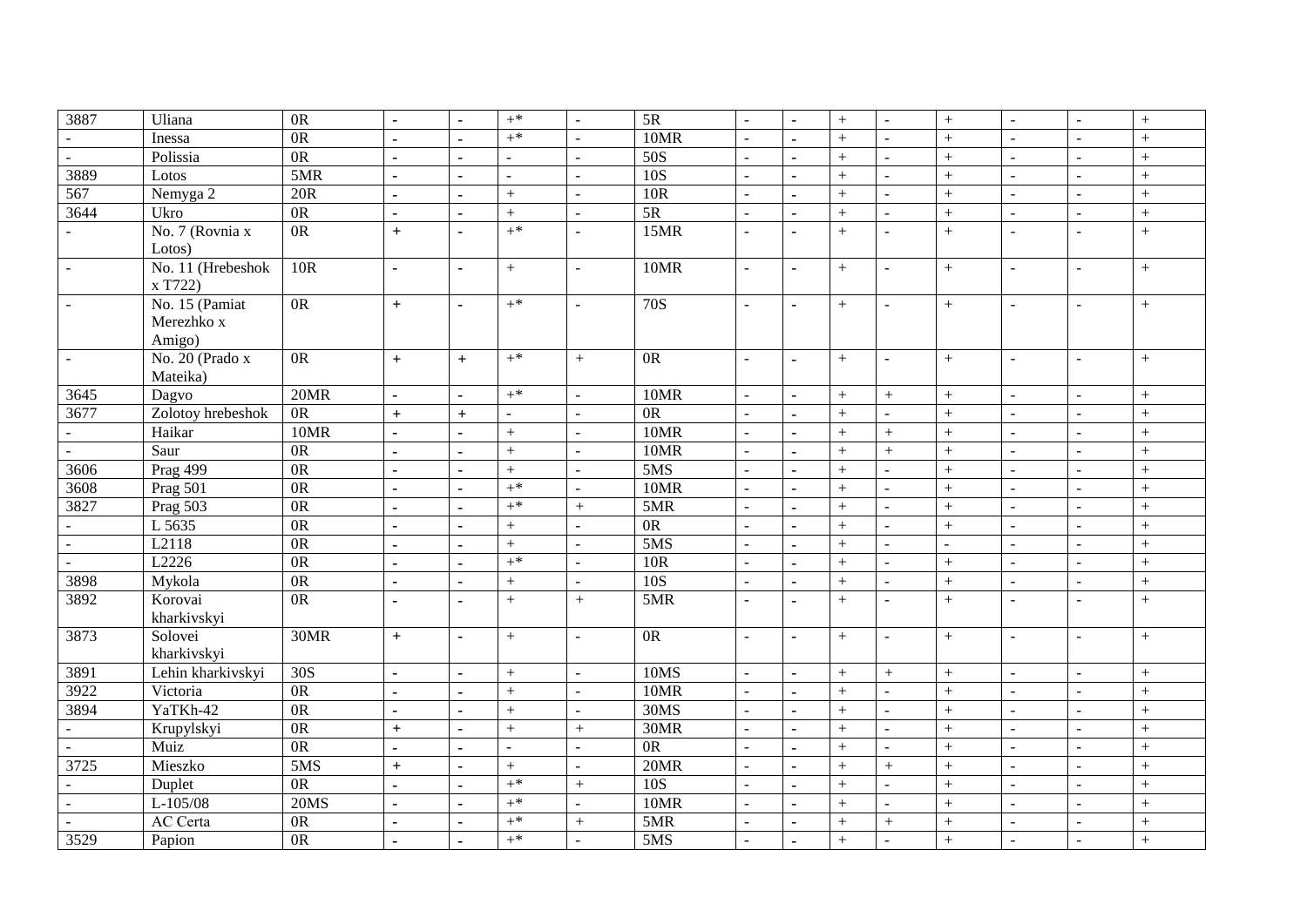| 3531                    | Peura 5-1       | 40MS             | $\blacksquare$ | $\blacksquare$   | $+^*$                    | $+$                      | $5R$            | $\sim$                   | $\blacksquare$ | $^{+}$ | $\sim$         | $+$                      | $\sim$                   | $\mathbf{r}$   | $+$       |
|-------------------------|-----------------|------------------|----------------|------------------|--------------------------|--------------------------|-----------------|--------------------------|----------------|--------|----------------|--------------------------|--------------------------|----------------|-----------|
| 3631                    | Primevara 5     | $\overline{OR}$  |                | $\blacksquare$   | $+^*$                    | $+$                      | 60MS            |                          |                | $^{+}$ |                | $+$                      | L.                       |                | $^{+}$    |
|                         | <b>ES 1008</b>  | $\overline{OR}$  |                | $\blacksquare$   | $^{+}$                   | $+$                      | 40MS            | $\sim$                   |                | $+$    | ÷.             | $+$                      | ÷.                       |                | $\ddot{}$ |
| 8750                    | Addax           | $\overline{OR}$  | $\ddot{}$      | $+$              | ÷.                       | $\! +$                   | 50MS            | $\sim$                   | ÷.             | $+$    | $\sim$         | $\sim$                   | ÷.                       | $\overline{a}$ | $^{+}$    |
| 1538                    | Anteater        | $\overline{5R}$  | $\blacksquare$ | $\blacksquare$   |                          | $\sim$                   | 0 <sub>R</sub>  | $\overline{a}$           | ÷.             | $^{+}$ | $\overline{a}$ | $+$                      | ÷,                       |                | $^{+}$    |
| 95843                   | Bacum           | $\overline{OR}$  | $+$            | $\ddot{}$        | $\overline{a}$           | $\overline{\phantom{a}}$ | 20MS            | $\sim$                   |                | $^{+}$ | $\overline{a}$ | $\sim$                   | $\overline{a}$           |                | $+$       |
| 10974                   | Lobo            | 10MR             | $\ddot{}$      |                  | $\overline{a}$           | $+$                      | 40MS            | $\overline{a}$           |                | $^{+}$ | $\overline{a}$ | $\overline{a}$           | $\overline{a}$           |                | $^{+}$    |
| 1966                    | Badger          | 0 <sub>R</sub>   | $\blacksquare$ | $\blacksquare$   | $\overline{a}$           | $\sim$                   | 60MS            | $\sim$                   | $\blacksquare$ | $^{+}$ | $\sim$         | $\sim$                   | $\sim$                   | $\overline{a}$ | $^{+}$    |
| 160622                  | Bronco 90       | $\overline{OR}$  | $\blacksquare$ | $\blacksquare$   | $\overline{a}$           | $\sim$                   | 100S            | $\overline{a}$           | L.             | $+$    | ÷.             | $\sim$                   | ÷.                       | L.             | $^{+}$    |
| 4928                    | Bruin 46        | $\overline{OR}$  | $\blacksquare$ | $\blacksquare$   | $\overline{a}$           | $\overline{\phantom{a}}$ | <b>10MR</b>     | $\sim$                   | ä,             | $^{+}$ | $\overline{a}$ | $\sim$                   | $\overline{a}$           |                | $+$       |
| 3101                    | Bura            | $\overline{OR}$  | $+$            | $+$              | $\overline{a}$           | $\sim$                   | 30MS            | $\sim$                   | ÷.             | $^{+}$ | $\overline{a}$ | $\sim$                   | $\overline{a}$           | $\overline{a}$ | $^{+}$    |
| 96102                   | Caborca 79      | $\overline{OR}$  | ÷.             | ٠                | ٠                        | $\sim$                   | 10R             | $\sim$                   | $\blacksquare$ | $+$    | $\sim$         | $\sim$                   | $\sim$                   | $\sim$         | $+$       |
| 176515                  | Cheetah         | 0R               | $\ddot{}$      | $\ddot{}$        | $\overline{a}$           | $\overline{\phantom{a}}$ | $60$ MS         | $\sim$                   |                | $^{+}$ | $\overline{a}$ | $\mathbf{r}$             | $\overline{a}$           |                | $^{+}$    |
| 96016                   | Currency        | 0R               | $\ddot{}$      | $\ddot{}$        | $\overline{\phantom{a}}$ | $\sim$                   | <b>60 MR</b>    | $\overline{\phantom{a}}$ |                | $^{+}$ | $\blacksquare$ | $\overline{\phantom{a}}$ | $\blacksquare$           |                | $+$       |
| 398542                  | Ningadhu        | 0R               | $\blacksquare$ |                  | $\overline{a}$           | $\sim$                   | <b>30 MR</b>    | $\sim$                   |                | $^{+}$ | $\sim$         | $\sim$                   | $\overline{a}$           | $\sim$         | $^{+}$    |
| 117536                  | Esel            | 0R               | $+$            | $\boldsymbol{+}$ | $+$                      | $\overline{\phantom{a}}$ | 70MR            | $\sim$                   | $\blacksquare$ | $+$    | $\blacksquare$ | $\sim$                   | $\overline{\phantom{a}}$ | $\sim$         | $+$       |
| 101744                  | Fawn            | 5R               | $\blacksquare$ | $\blacksquare$   | $\sim$                   | $+$                      | 20MS            | $\sim$                   |                | $^{+}$ | ÷.             | $\overline{\phantom{a}}$ | $\overline{a}$           | $\overline{a}$ | $^{+}$    |
| 95821                   | Gazelle         | 30S              | $\ddot{}$      | $\ddot{}$        | $\overline{a}$           | $\sim$                   | 10MR            | $\sim$                   |                | $^{+}$ | ÷.             | $\sim$                   | $\overline{a}$           |                | $^{+}$    |
| 401798                  | Mexitol_1       | $\overline{OR}$  | $\mathbf{r}$   | $\blacksquare$   | $\sim$                   | $\omega$                 | 20MS            | $\sim$                   | $\overline{a}$ | $+$    | $\equiv$       | $\omega$                 | $\sim$                   | $\mathbb{L}$   | $+$       |
|                         | Tarasca         | $\overline{OR}$  | $+$            | $+$              |                          | $\sim$                   | 0 <sub>R</sub>  | $\overline{a}$           | $\blacksquare$ | $^{+}$ | $\overline{a}$ | $\blacksquare$           | $\sim$                   |                | $^{+}$    |
| 649                     | 87 1/YOGUI 1    |                  |                |                  |                          |                          |                 |                          |                |        |                |                          |                          |                |           |
| 9893                    | Siskiyou        | 0 <sub>R</sub>   | ä,             | L,               | $\mathcal{L}$            | $\sim$                   | 40S             | $\sim$                   | ÷.             | $^{+}$ | $\equiv$       | $\mathcal{L}$            | $\overline{a}$           | $\sim$         | $+$       |
| 101235                  | Terrier         | 0R               | $\blacksquare$ | $\blacksquare$   | $\sim$                   | $\sim$                   | 10R             | $\sim$                   | $\blacksquare$ | $+$    | $\sim$         |                          | $\sim$                   | $\sim$         | $+$       |
| 405555                  | Toort           | 0R               | $\blacksquare$ | $\blacksquare$   | $\overline{a}$           | $\overline{\phantom{a}}$ | 0R              | $\overline{a}$           | ä,             | $^{+}$ | $\overline{a}$ | $\sim$                   | $\overline{a}$           | $\overline{a}$ | $\ddot{}$ |
| 2740                    | $IA-T$          | 0R               | $\ddot{}$      | $\ddot{}$        | $\sim$                   | $\sim$                   | 70MS            | $\sim$                   |                | $+$    | $\sim$         | $\sim$                   | ÷.                       |                | $+$       |
| 117425                  | Yoco            | 0R               | $\ddot{}$      | $+$              | $\overline{a}$           | $\sim$                   | 100S            | $\overline{a}$           | ÷.             | $^{+}$ | $\mathbf{r}$   | $\sim$                   | ÷.                       | $\mathbf{r}$   | $+$       |
| 5033                    | Camel           | 0R               | $\ddot{}$      | $+$              | $\overline{a}$           | $\sim$                   | 40S             | $\sim$                   |                | $^{+}$ | ÷.             | $\sim$                   | $\sim$                   | $\sim$         | $^{+}$    |
| 7483                    | Lince           | 0R               | $+$            | $\ddot{}$        | $\overline{a}$           | $\blacksquare$           | 30S             | $\sim$                   | L.             | $^{+}$ | $\overline{a}$ | $\blacksquare$           | $\overline{a}$           |                | $^{+}$    |
| 96145                   | Towan           | 0R               | $+$            | $\ddot{}$        | $\overline{a}$           | $\overline{\phantom{a}}$ | 20S             | $\sim$                   |                | $^{+}$ | $\overline{a}$ | $\overline{\phantom{a}}$ | $\sim$                   |                | $^{+}$    |
| 1963                    | Triticale 1     | 0R               | $\blacksquare$ | $\overline{a}$   | $+$                      | $\sim$                   | 10S             | $\sim$                   | $\overline{a}$ | $^{+}$ | $\sim$         | $\sim$                   | $\sim$                   | $\sim$         | $+$       |
| 405902                  | Triticale 2     | $\overline{OR}$  | $\blacksquare$ | $\blacksquare$   | $\overline{a}$           | $\blacksquare$           | 5R              | $\sim$                   | $\blacksquare$ | $+$    | ÷.             | $+$                      | $\overline{a}$           | $\overline{a}$ | $^{+}$    |
| 407007                  | Vaca            | 0R               | $\ddot{}$      | $+$              | $\sim$                   | $\sim$                   | 100S            | $\sim$                   |                | $^{+}$ | ÷.             | $+$                      | $\overline{a}$           | $\overline{a}$ | $^{+}$    |
| 407110                  | Whale           | $\overline{OR}$  | $\ddot{}$      | $\blacksquare$   | $\overline{a}$           | $\overline{\phantom{a}}$ | 20S             | $\sim$                   |                | $^{+}$ | ÷.             | $+$                      | $\overline{a}$           |                | $^{+}$    |
| 407202                  | Wombat          | $\overline{OR}$  | $\blacksquare$ | $\overline{a}$   | $\sim$                   | $\sim$                   | 20MR            | $\sim$                   | $\overline{a}$ | $+$    | $\blacksquare$ | $\! +$                   | $\sim$                   | $\mathbf{r}$   | $+$       |
| 5240534                 | Zebra 357       | 0R               | $\blacksquare$ | $\blacksquare$   |                          | $\sim$                   | $\overline{OR}$ | $\overline{a}$           | ÷.             | $^{+}$ | ÷.             | $+$                      | $\overline{a}$           | $\overline{a}$ | $^{+}$    |
|                         | Saratovskaya 29 | $\overline{60S}$ |                |                  |                          |                          | 70S             |                          |                |        |                |                          |                          |                |           |
| Susceptible<br>standard | Morocco         | 50S              |                |                  |                          |                          | 70S             |                          |                |        |                |                          |                          |                |           |
| Control                 | Transfer/6*TC   | 20MS             |                |                  |                          |                          | 40S             |                          | $+$            |        |                |                          |                          |                |           |
| with gene               | (RL6010)        |                  |                |                  |                          |                          |                 |                          |                |        |                |                          |                          |                |           |
| Lr9                     | Phyton Lr9      | 10MR             |                |                  |                          |                          | 10MS            | $+$                      | $+$            |        |                |                          |                          |                |           |